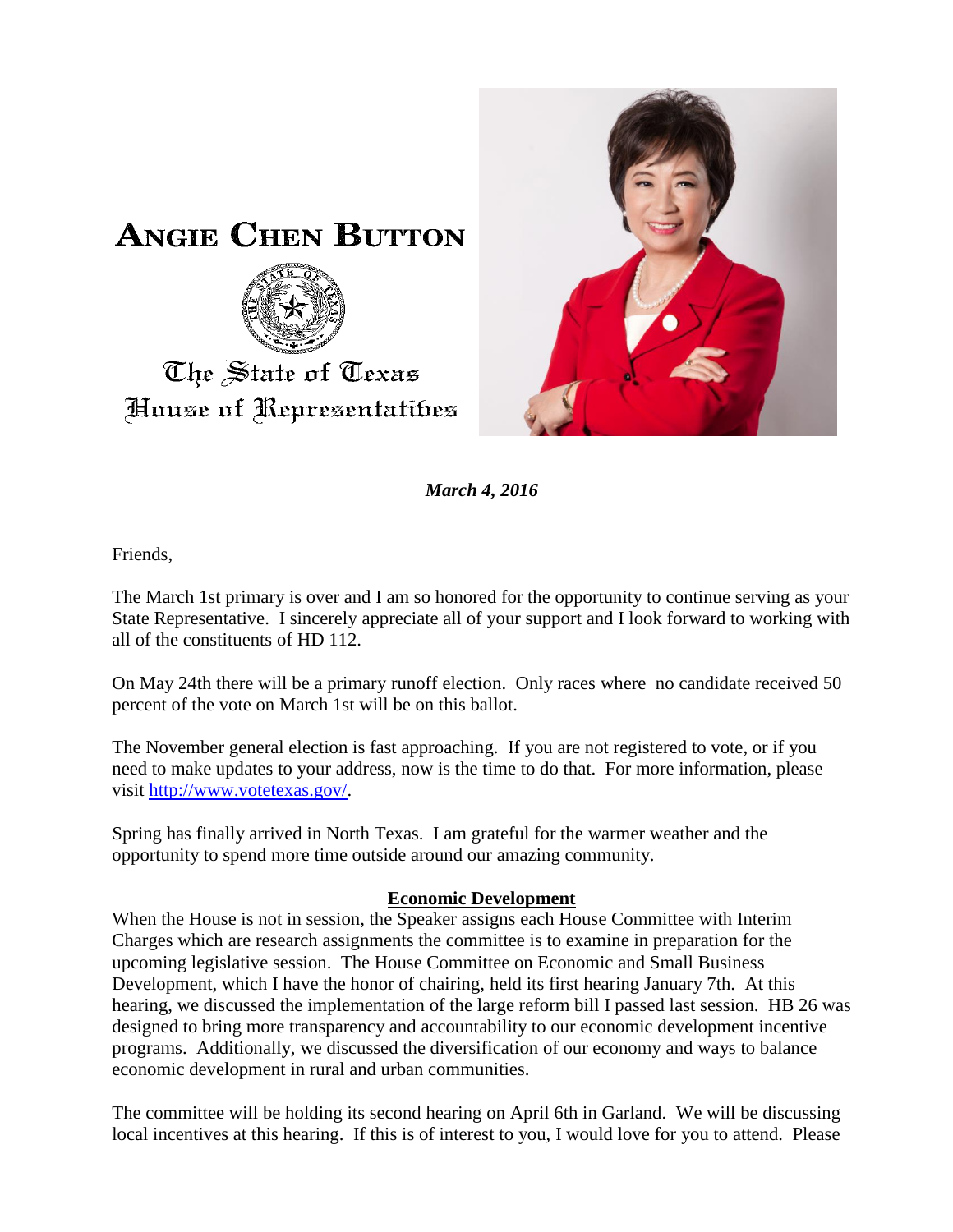feel free to contact me at [Angie.Button@house.texas.gov](mailto:Angie.Button@house.texas.gov) and I will be sure to notify you when the details of the hearing are determined.

## **Around the District**

At the beginning of every year, the State of the Union address is given to discuss what happened to the country in the past year and where we can expect it to go in the following year. Cities follow this same formula and I was happy to be present for both the Richardson State of the City address given by Mayor Paul Voelker in January and the Garland State of the City address delivered by Mayor Doug Athas earlier this week. I was also pleased to be able to attend both the Garland Chamber's Annual Awards Banquet as well as the Sachse Chamber's Annual Banquet. I think it is very important to take time to recognize the time and effort put in by citizens of the community to help improve our cities.

In January, we celebrated New Year's Day and in February, I enjoyed celebrating the Lunar New Year with many of my friends. I was also honored to be invited to the NAACP's Annual Winter Ball where they honored members of the organization that contributed significantly to our community. I appreciated being invited to the Dallas Police Association's annual awards banquet earlier last month. I had a wonderful evening at the Duck Creek District Dinner recognizing the 2015 Eagle Scouts, Outstanding Unit Youth, and Outstanding Unit Scouters.



**I enjoyed speaking to the bright students of Cooper Elementary School in Garland on their Career Day.**